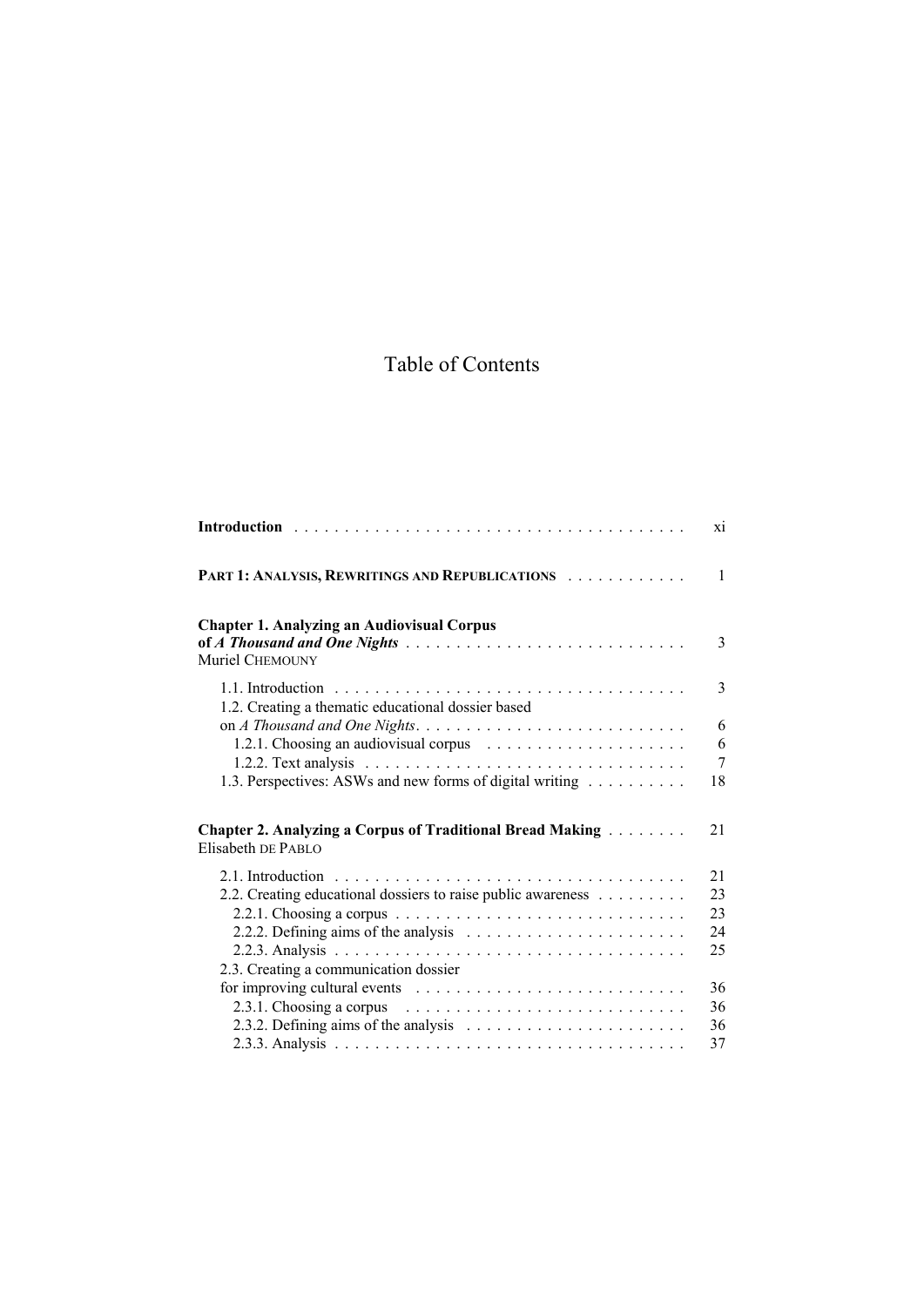vi Digital Audiovisual Archives

| <b>Chapter 3. Republishing Audiovisual Resources</b><br>Peter STOCKINGER and Elisabeth DE PABLO                 | 41  |
|-----------------------------------------------------------------------------------------------------------------|-----|
| 3.2. Breakdown of the (re)publication process                                                                   | 41  |
|                                                                                                                 | 44  |
|                                                                                                                 | 47  |
|                                                                                                                 | 50  |
|                                                                                                                 | 53  |
|                                                                                                                 | 56  |
|                                                                                                                 | 59  |
| PART 2: AUDIOVISUAL ARCHIVES, KNOWLEDGE                                                                         |     |
| MANAGEMENT AND CULTURAL HERITAGE                                                                                | 61  |
| Chapter 4. An Archive on the Intangible Cultural Heritage                                                       |     |
| of Andean Populations in Peru and Bolivia<br>Valérie LEGRAND-GALARZA                                            | 63  |
| 4.2. Scientific methodology and ethical                                                                         | 63  |
| 4.2.1. Scientific methodology for collecting                                                                    | 65  |
| 4.2.2. An ethical and participative approach: recognizing<br>and involving people and communities in collecting | 66  |
|                                                                                                                 | 70  |
| 4.3. The Andean intangible cultural heritage portal                                                             | 75  |
| 4.3.1. Why have a portal for Andean cultural heritage?                                                          | 75  |
|                                                                                                                 | 78  |
|                                                                                                                 | 83  |
|                                                                                                                 | 89  |
| 4.4.1. Interests and objectives of the project                                                                  | 89  |
| 4.4.2. Uses and perspectives $\ldots \ldots \ldots \ldots \ldots \ldots \ldots$                                 | 98  |
|                                                                                                                 | 102 |
| Chapter 5. An Audiovisual Azerbaijani Cultural Heritage                                                         |     |
| Portal for Educational and Academic Use<br>Aygun EYYUBOVA                                                       | 105 |
| 5.1.1. Background to the creation                                                                               | 105 |
|                                                                                                                 | 106 |
| 5.1.2. Research into teaching methodologies                                                                     |     |
| for Azerbaijani culture and language                                                                            | 106 |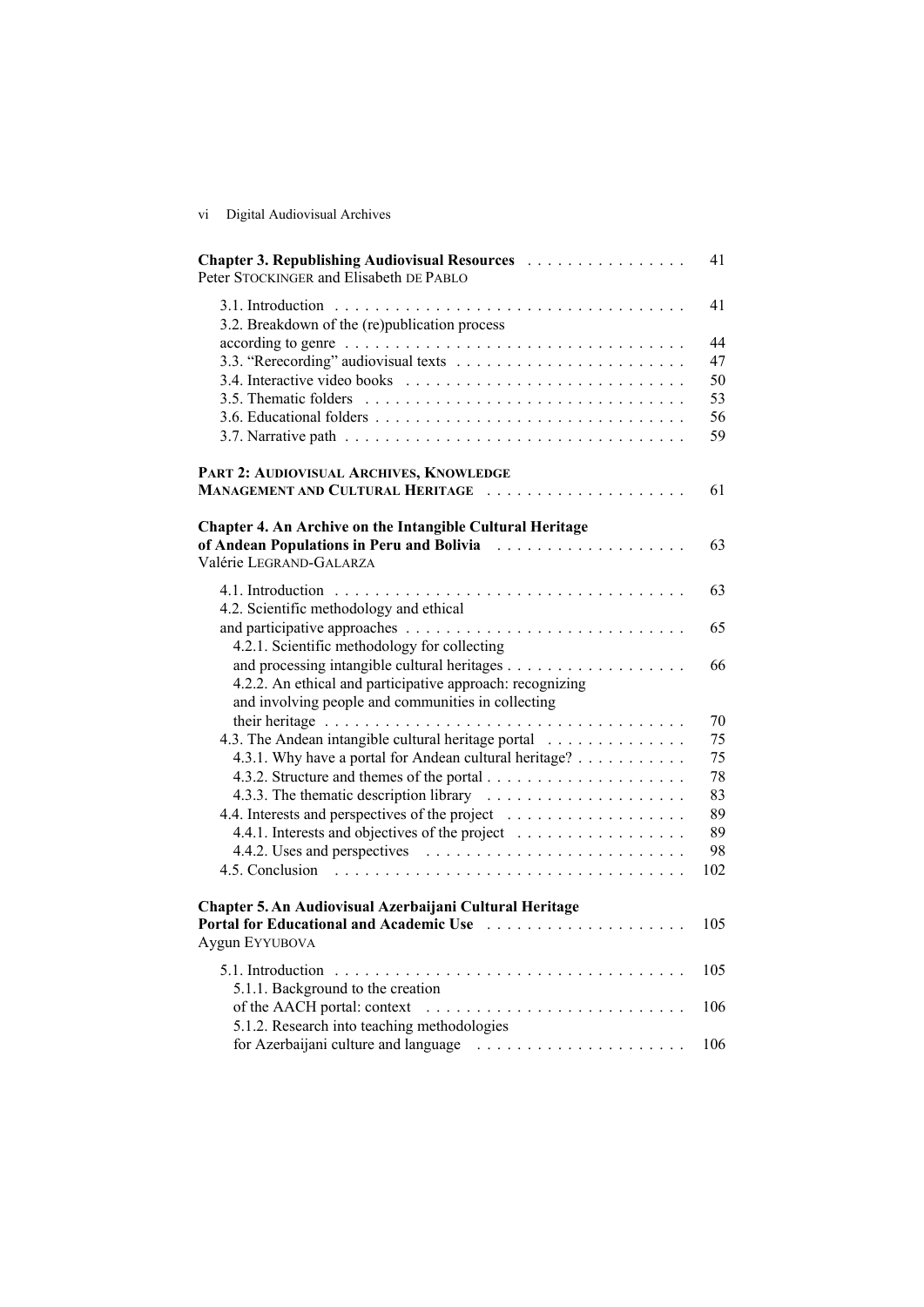| 5.2. Disseminating and transmitting cultural                                                                                             |     |
|------------------------------------------------------------------------------------------------------------------------------------------|-----|
|                                                                                                                                          | 107 |
| 5.2.1. Digitalizing and disseminating cultural                                                                                           |     |
|                                                                                                                                          | 107 |
| 5.2.2. Issues in semiotic research for disseminating                                                                                     |     |
|                                                                                                                                          | 109 |
| 5.3. Aims of creating an Azerbaijani cultural heritage                                                                                   |     |
| portal (AACHP) in the ASA-SHS project<br>.                                                                                               | 110 |
| 5.4. Principal aspects of cultural heritage approach                                                                                     |     |
| in developing an Azerbaijani cultural heritage portal (AACH)                                                                             | 111 |
| 5.4.1. Ethnical aspect of cultural heritage approach                                                                                     | 112 |
| 5.4.2. Communicative and informative aspects                                                                                             |     |
|                                                                                                                                          | 112 |
| 5.4.3. Multi-source aspect of cultural heritage approach                                                                                 | 114 |
| 5.4.4. Legal aspects of cultural heritage approach                                                                                       | 114 |
| 5.4.5. Collaborative aspect of cultural heritage approach                                                                                | 115 |
| 5.4.6. Valorizing aspect of cultural heritage approach                                                                                   | 116 |
| 5.4.7. Capitalizing on experience in cultural heritage                                                                                   |     |
| approach: a development Log Book for the AACH                                                                                            |     |
|                                                                                                                                          | 116 |
| 5.5. Analyzing audiovisual corpora for AACH in ASA                                                                                       | 118 |
| 5.5.1. Identifying areas of knowledge for the AACHP                                                                                      | 118 |
| 5.5.2. Library of thematic analysis schemes in AACH                                                                                      | 122 |
| 5.5.3. The AACH thesaurus $\ldots \ldots \ldots \ldots \ldots \ldots \ldots \ldots$                                                      | 125 |
| 5.5.4. Pragmatic analysis of semiotic descriptions                                                                                       |     |
|                                                                                                                                          | 127 |
| 5.6. Applications for the AACH portal                                                                                                    |     |
|                                                                                                                                          | 135 |
| 5.7. Conclusion: advantages, benefits and perspectives                                                                                   | 137 |
|                                                                                                                                          |     |
| PART 3: SOCIAL NETWORKS, WEB 2.0                                                                                                         |     |
|                                                                                                                                          | 139 |
|                                                                                                                                          |     |
| <b>Chapter 6. Academic Communication</b>                                                                                                 |     |
| via Facebook and Twitter (and the contract of the contract of the Facebook and Twitter (and the contract of the contract of the Facebook | 141 |
| Jirasri DESLIS                                                                                                                           |     |
|                                                                                                                                          | 141 |
|                                                                                                                                          | 142 |
|                                                                                                                                          | 142 |
| 6.2.2. Example of video analysis and adaptation                                                                                          | 143 |
| 6.3. Facebook for sharing various types of information                                                                                   | 145 |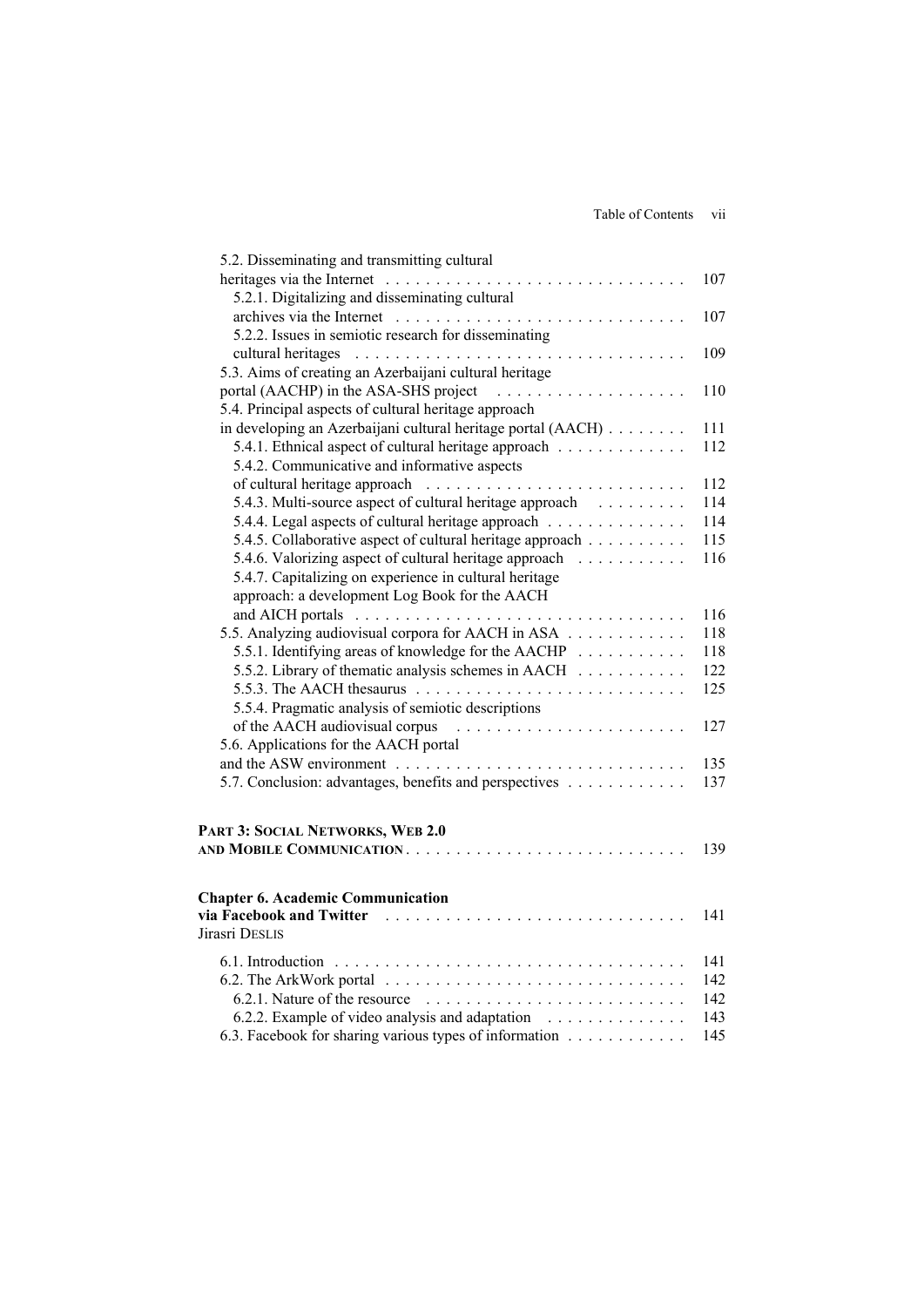## viii Digital Audiovisual Archives

| 6.3.1. Valorizing the ArkWork resources: sequences             |     |
|----------------------------------------------------------------|-----|
| and images taken from the video source                         | 146 |
| 6.3.2. Type of information to be communicated                  |     |
|                                                                | 150 |
| 6.3.3. From profile pages to professional (Fan) pages:         |     |
|                                                                | 152 |
| 6.4. Twitter as a means of publicizing short information       | 157 |
| 6.4.1. Twitter and sequential communication                    | 158 |
| 6.4.2. Twitter and video extracts spread through               |     |
|                                                                | 164 |
|                                                                | 165 |
| 6.4.3. Twitter and paper.li, an automatic publication platform |     |
| 6.4.4. Communication between Twitter and Facebook              | 167 |
|                                                                |     |
| <b>Chapter 7. Uses for Digital Content Sharing Platforms</b>   | 169 |
| Jirasri DESLIS                                                 |     |
|                                                                | 169 |
|                                                                | 170 |
|                                                                | 172 |
|                                                                | 173 |
|                                                                | 173 |
| 7.4.2. Geographically contextualizing video content            | 176 |
|                                                                | 177 |
|                                                                | 179 |
|                                                                | 181 |
|                                                                |     |
|                                                                | 183 |
| 7.7. Nomadic approaches: mobile communication                  |     |
|                                                                | 184 |
|                                                                |     |
| <b>Chapter 8. Uses for Content Aggregators</b>                 |     |
|                                                                | 189 |
| Jirasri DESLIS                                                 |     |
|                                                                | 189 |
|                                                                | 196 |
| 8.3. Sharing information on community portals:                 |     |
| the Louvre Community portal (communauté.louvre.fr)             | 199 |
|                                                                |     |
| 8.3.1. Building a profile: using our resources                 |     |
| in cooperation with the Museum's collection                    | 199 |
| 8.3.2. Marking our resources in relation to Museum events      | 201 |
|                                                                | 203 |
| 8.4. Conclusion                                                | 207 |